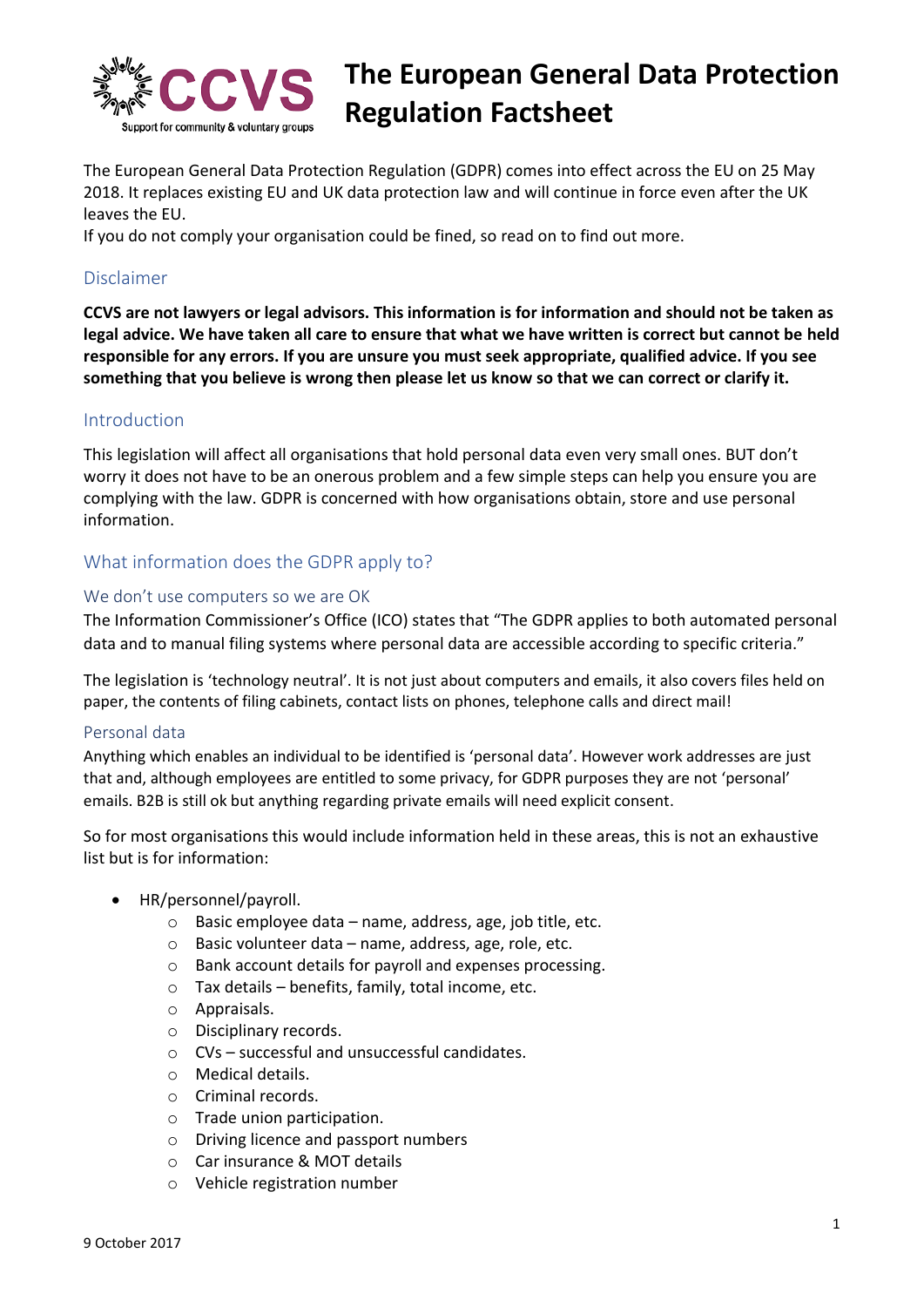- Marketing, project delivery and fundraising.
	- o Donor or member data name, address, age, etc.
	- o Email address and IP address.
	- o 'Profiling' information.
	- o Bank account details.
	- o Attendance history.
	- o Payment history.
	- o Delivery records.
- Other places you may not think of!
	- o Accident record book.
	- o Reception, post room, sign in.
	- o Data shared with third parties (e.g. delivery contractor).
	- o 'Personal' address books, customer data, etc.
	- o Email systems.

#### Other considerations

- There are specific additional requirements around collecting, storing and using data about children.
- Seeking to identify website visitors without consent is probably unlawful.
- Gathering data from social media may be unlawful.
- If you are using Google Analytics, be aware that the Terms of Service require you to be GDPR compliant.

# To comply with GDPR organisations must:

- Collect only the data they need.
- Keep data secure.
- Delete data when they no longer need it.
- Have a written policy in place, ensure all relevant employees know about it, and ensure there is evidence that it is implemented.

For most organisations there are three 'bases' on which data can be collected, stored and used under GDPR:

- To fulfil legal obligations for example, recording details of accidents at work.
- To permit the organisation to pursue its legitimate interests. This will permit collection and use of data for HR purposes, for example. It may cover collection and use of client details for marketing purposes or project purposes if certain conditions are met.
- With the informed consent of people about whom data is collected, stored and used.

The above list is not exhaustive, but for most organisations the three categories above are the only ones likely to be lawful.

Where an organisation is relying on 'legitimate interests' as the basis for collecting and storing data it must:

• Carry out and document a 'legitimate interest assessment'. In effect, it must be able to demonstrate that its legitimate interests outweigh its customers' rights to privacy.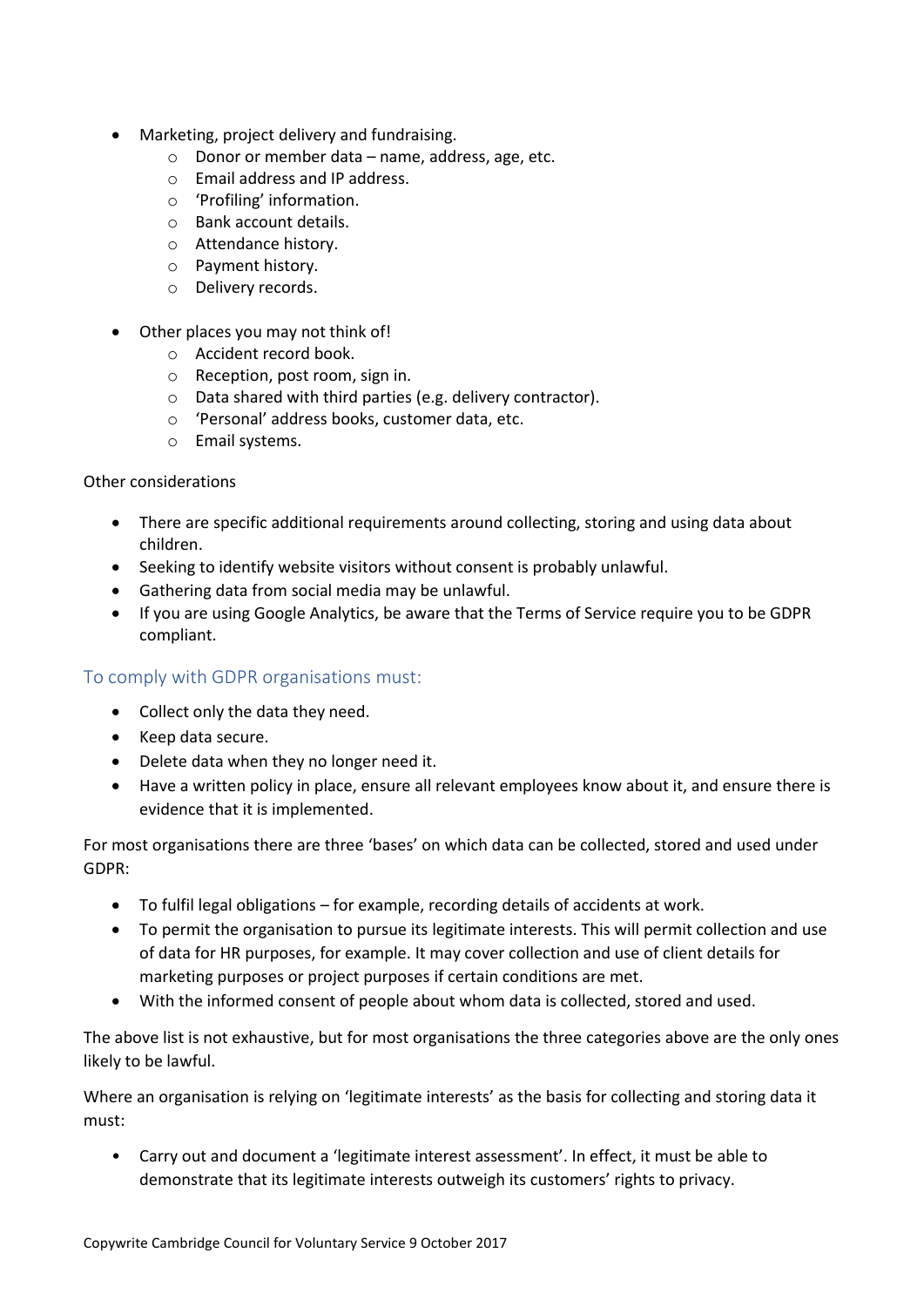- Collect only the data it needs.
- Tell people whose data it is processing that it is doing so on the basis of a legitimate interest.
- Give people an easy way to opt out and then ensure that the opt-out is acted upon.
- Have procedures in place to record opt-outs.

Where an organisation is relying on 'informed consent' as the basis for collecting and storing data it must:

- Collect only the data it needs.
- Tell people why it is collecting data, secure real 'informed consent' (which means people must positively agree to their data being collected – not simply fail to object) and allow them to opt out at any stage.
- Use data only for the purposes for which people were told the data would be used.
- Secure repeat 'informed consent' at 'reasonable intervals' so it cannot keep people on a database indefinitely without asking them to confirm their consent.
- Have procedures in place to handle and record when the consent was given, exact details of what the person is consenting to receive from your organisation, exact details of what personal details you will be holding for each person: i.e. email address, postal address, telephone/mobile numbers, bank details etc. and any withdrawal of consent requests.

There will often be a 'fine line' in between when an organisation is able to rely on 'legitimate interests' and when it must seek informed consent.

# What do you need to do?

If you store personal data you may need to register with the Information Commissioners Office (unless you are exempt. This applies to numerous not-for-profit organisations). [This link](https://ico.org.uk/for-organisations/register/) will allow you to check.

Regardless of the need to register, you should appoint someone as the organisations 'data controller' to take responsibility for all GDPR-related activity. This could be a staff member or a trustee.

He or she should conduct an audit to see what data is collected, stored and 'processed' and develop an action plan to ensure the organisation is fully compliant with GDPR by May 2018.

He or she may require external expert assistance, particularly in drawing up and implementing a 'legitimate interest test'. This will be vital to determine whether or not you can rely on this as a basis for handling data or must move to the far more onerous requirements of 'informed consent'.

# RESOURCES

There are a growing number of people providing support; some are very expensive but others are free.

The first place to start is the ICO website as they are the body tasked with implementing and enforcing the rules

- Webpage guidance by ICO on GDPR [https://ico.org.uk/for-organisations/data](https://ico.org.uk/for-organisations/data-protection-reform/)[protection-reform/](https://ico.org.uk/for-organisations/data-protection-reform/)
- They have a section aimed at charities with some good links
- <https://ico.org.uk/for-organisations/charity/>
- They also have a useful summary page on steps organisations need to take now <https://ico.org.uk/media/1624219/preparing-for-the-gdpr-12-steps.pdf>